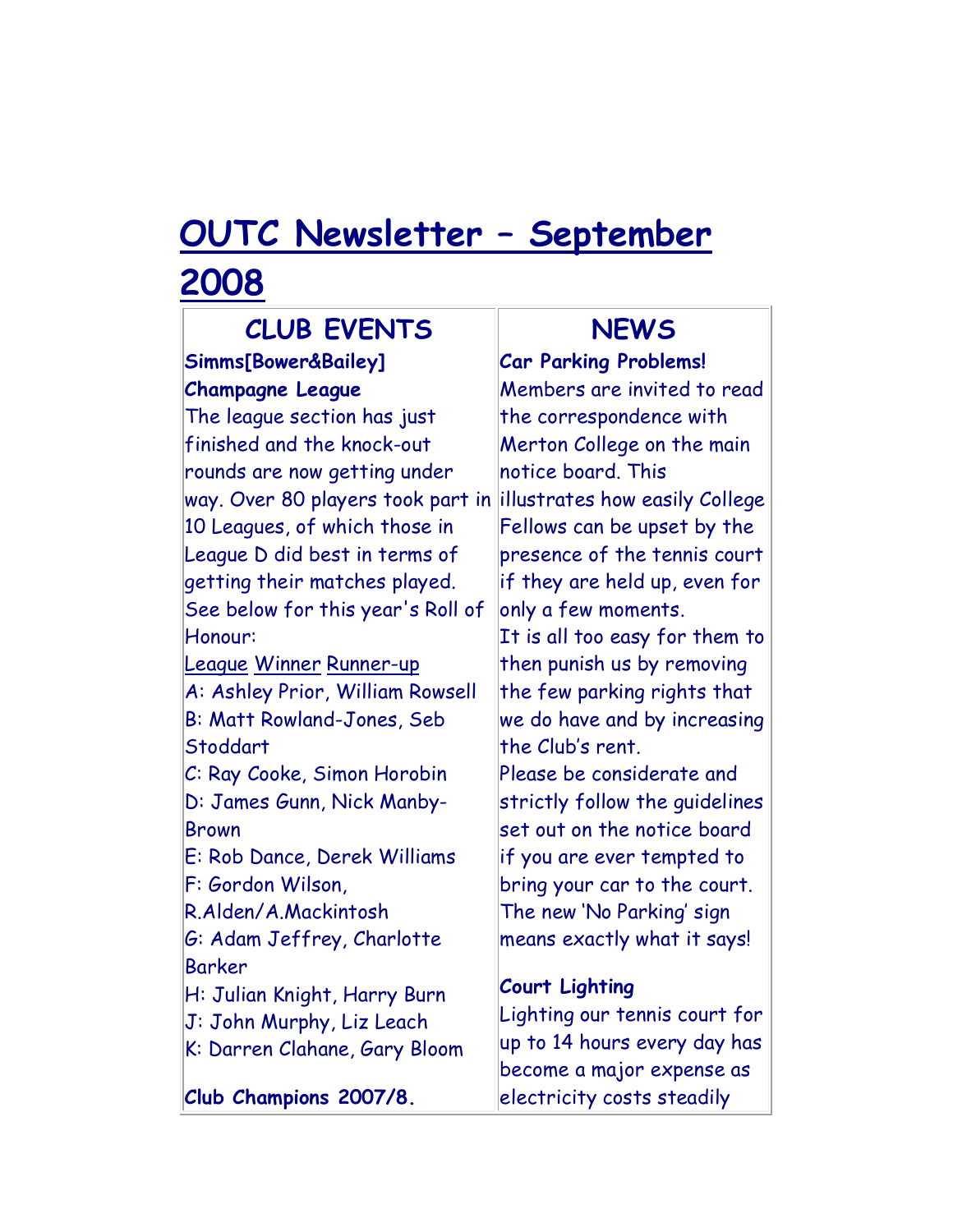| Knight Cup (Level Singles) Anthony | increase. The old lights were  |
|------------------------------------|--------------------------------|
| Clake                              | also inefficient, noisy, and   |
| Wroth Cup (Level Doubles) Will     | slow to start up, and the      |
| Fortune                            | glare unduly encouraged the    |
| & Horatio Cary                     | tactical lob! The Committee    |
| Alden's (Club H'cap Doubles) Will  | have sought to improve this    |
| Fortune                            | in recent months, and as a     |
| & Horatio Cary                     | result you may have noticed    |
| Aberdare Cup(H'cap                 | that we have updated the       |
| Singles)DerekWilliams Beard        | lighting with a system which   |
| Cup(40-H'cap Singles)Richard       | diffuses the glare while still |
| Oliver                             | delivering a clear white       |
| P.WallisCup(40+H'capSingles)Simon  | light, is quiet and quick, and |
| Horobin                            | uses 55% less power (so        |
| 60+ [age] H'cap Doubles Gordon     | pays for itself in under       |
| Wilson                             | three years and helps us to    |
| & Julian Eeley                     | contain the electricity        |
| <b>Rupert Lawrence Challenge</b>   | costs). We have aimed for      |
| [A] T Carew-Hunt                   | the right balance between      |
| [B] M Marks                        | bright lights and energy       |
| John D. Wood Team Competition      | efficiency, but if you have    |
| The Band[it]eaus                   | any comments about the new     |
|                                    | lighting then please let the   |
| Entry sheets are already up for    | pros know. We would like to    |
| the Knight, Aberdare, Beard and    | thank Ray Cooke for his        |
| P. Wallis Cups, so make sure that  | excellent work in pushing      |
| you get your entry in promptly if  | this through.                  |
| you wish to take part.             | <b>Red Paint!</b>              |
| <b>National League</b>             | Some may have noticed that     |
| There were some great home         | the red paint on the court     |
| matches last season in the         | was badly flaked in many       |
| premier league which attracted     | places. Led by Lesley Smith,   |
| good sized crowds. We are very     | a number of working parties    |
| grateful for the sponsorship       | took place in August to        |
| provided by Matchbet.              | prepare the surfaces and to    |
| Unfortunately Spike and Roman      | apply several coats of paint.  |
|                                    |                                |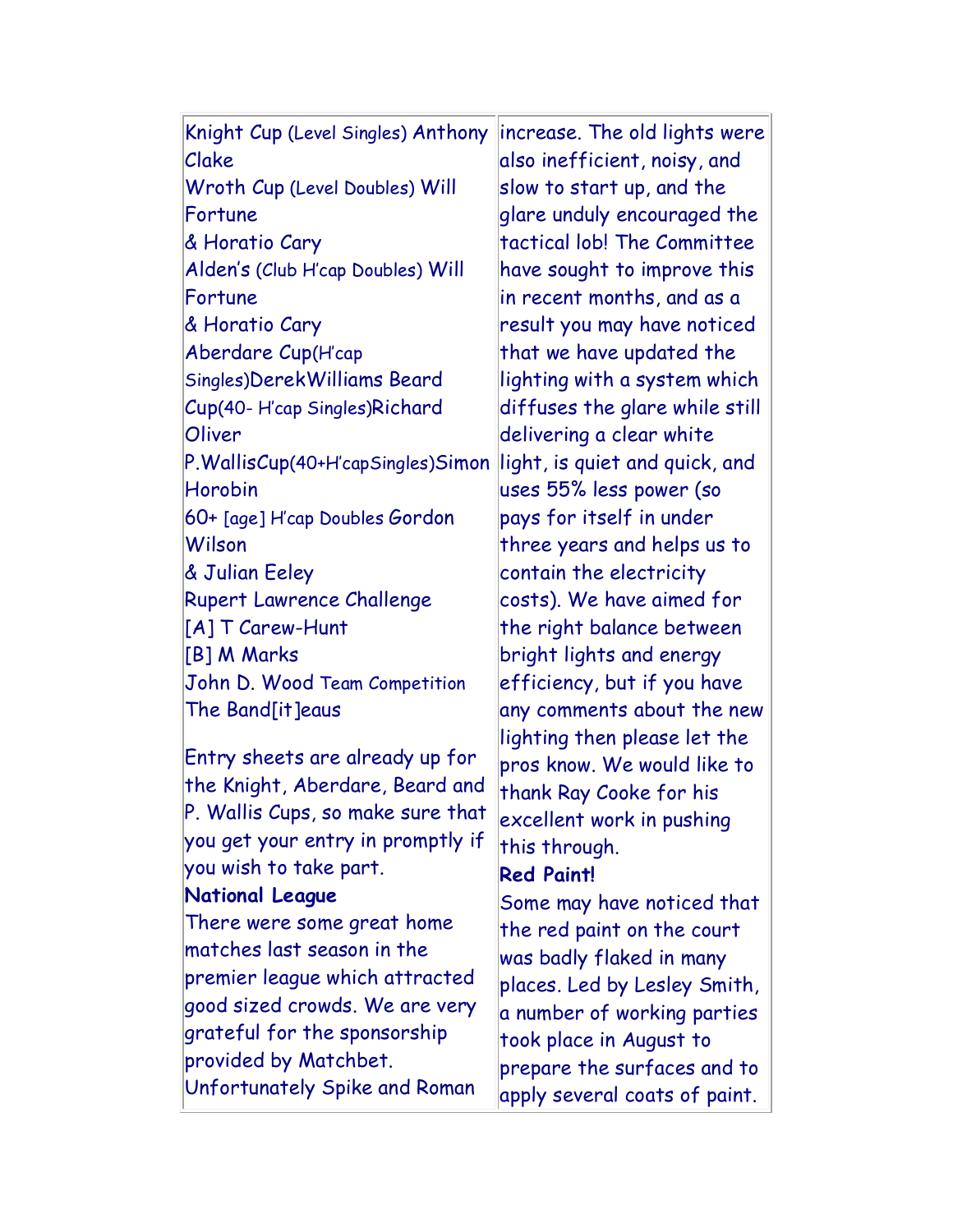are unable to enter this season, but we still hope to arrange an occasional challenge match to enable members to see some top class real tennis. Our most successful team was in Division 7 [30-35], where Ed Wigzell, Roger Fleetwood. Boning, Richard Oliver and William Rowsell got to the final but lost 2-1 at Prested. This season we'll enter teams in Divisions 5, 6, 7 and 8. **New Court in Oxfordshire** A brand new court opened at Radley College in July with Chris Ronaldson as professional. The court was built thanks to the efforts of Mick Dean, teacher at Horatio Cary [Trinity] and the school and former professional at the Oxford club. This should prove a valuable addition to the real tennis world and being so close to Oxford will provide a great opportunity for joint events and for players at both clubs to have a wider circle of opponents within easy range. **Club Handicap Winners National Tournament**  Many congratulations to Derek Williams on being the most successful Oxford player for many years in the Chetwood Trophy played at Hampton Court. He progressed all the way to the final only to succumb to a very Although a final session is still planned, the red is now fresh and glossy thanks to the efforts of Lesley, Simon Stubbings, Ray Cooke, Derek Williams and James **Students on Tour** The summer term did not see a lot of play from our top student players, but with most of last year's men's team returning and some very promising new female players, prospects are good for the coming season. The captains will be Charlotte Barker [New]. In the vacation, last year's captain Emma Ormerod led 4 players on a tour of the 3 French courts where they had some good matches combined with lively offcourt entertainment.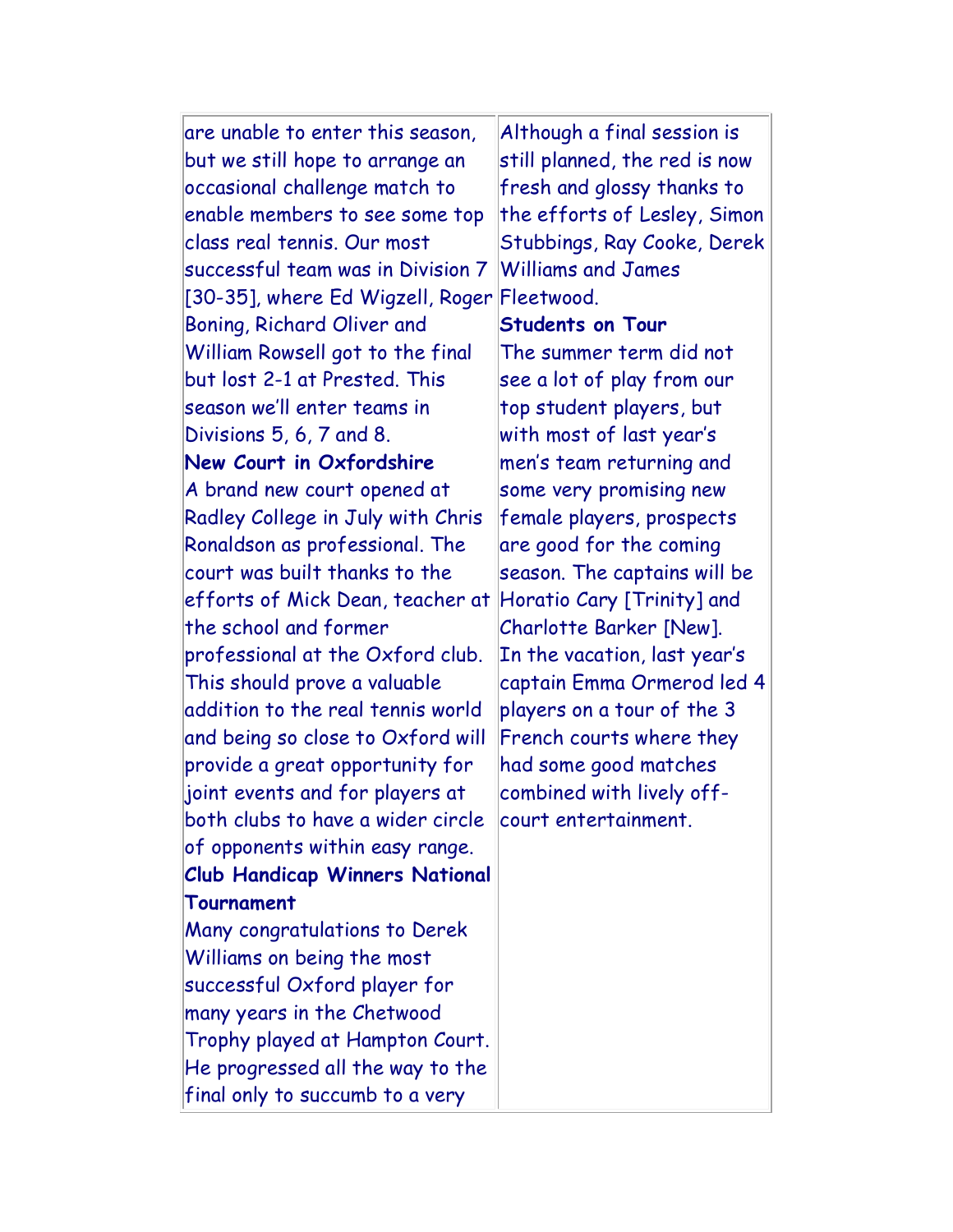#### suspect 67 handicap from Hatfield !

**O.U.T.C. Golf Society.**

The latest meeting was held on a lovely afternoon at Frilford Heath on Thurs. Sept. 18th. A three a side competition was won by Adam Jeffrey, Jon Conibear and David Young. The idea was mooted of a Real Tennis/Golf Tour to Fontainebleau and Bordeaux, which hopefully will come to fruition. Anybody wishing to be added to the list of those invited to our golf events please contact the Pros.

#### **Oliver Parkinson**

Ollie Parkinson sadly died of a sudden heart attack shortly after his 59th birthday this summer while playing (Lawn) Tennis.

Ollie played Real Tennis at Oxford once a week for eight months of the year for more than 27 years. He loved competitions; in 1994 he won the Aberdare Cup - and as a result he qualified for the Chetwood Trophy - the National Real Tennis Handicap Singles - which he won. He also won the club handicap doubles tournament a record four times. He had played on every court in this country and several of the others in the



O.U.W.T.C @ M.C.C. Feb 08 Emily Johnson, Vicki Ormerod, Emma Ormerod, Charlotte Barker. **T&RA (Martin Mercer)** Those of you who are not members of the T&RA may find enclosed a letter form Andrew Hamilton, Chairman of the Association's tennis committee. In this letter he explains the importance of the T&RA to the health of tennis as a whole and invites you to take out an annual subscription. I believe it is important to support the T&RA and ask you to give the matter your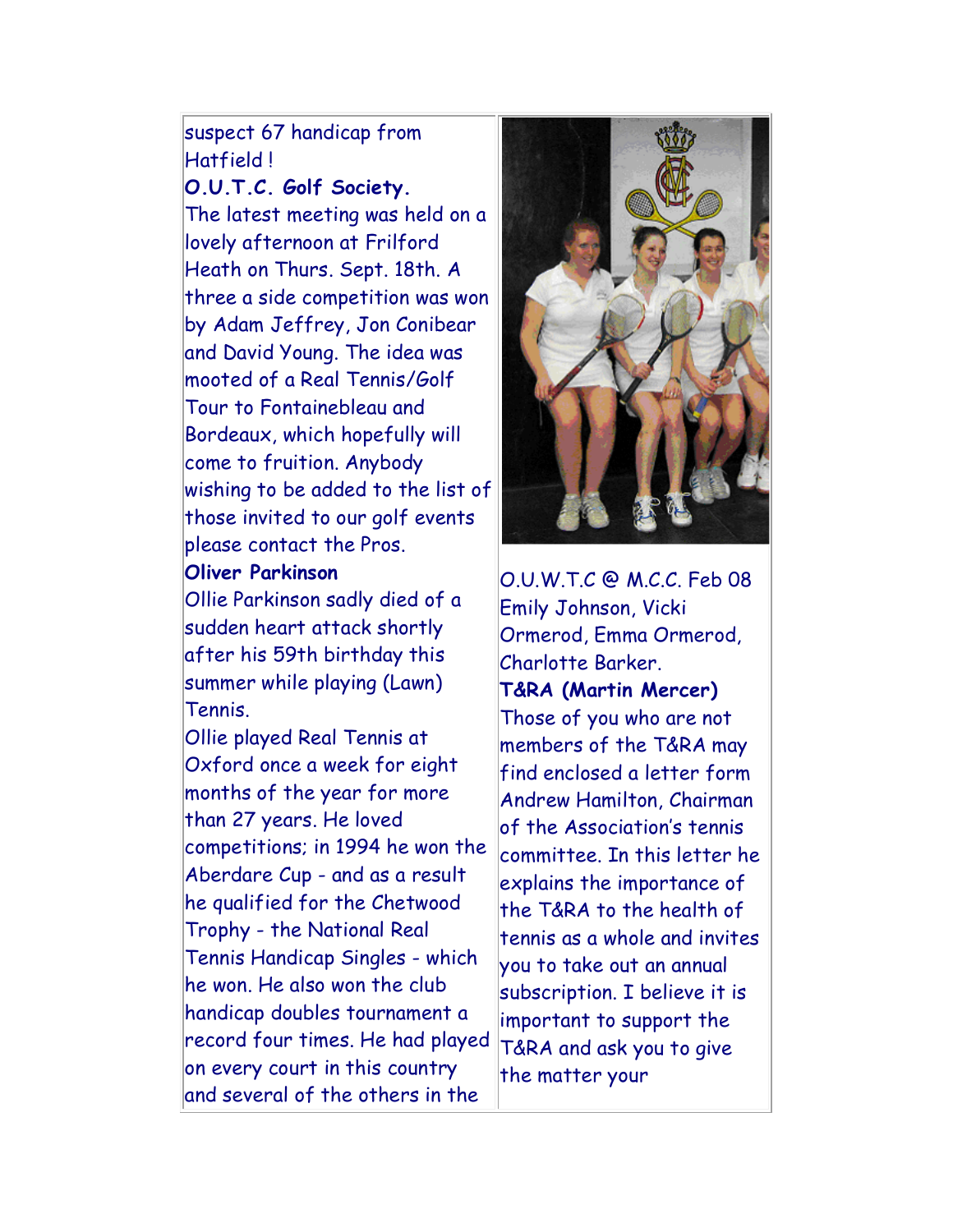world; his ambition was to play on $\|$ consideration. them all. **Sponsorship (Simon** 

#### **OUTC Restoration Fund and Draw**

The club has recently incurred some heavy expenditure for the maintenance of the court mending cracks in the main wall, new lighting, re-painting the wood etc. The Restoration Fund is a valuable addition to club funds for this purpose, and is always keen to have new subscribers. In addition to helping a good cause there are several chances a year to win some of your money back from the regular draws. The winners (£40) and runners-up (£20) in the four draws so far this year have been:

Draw Winner Runner-up 1: Stuart Herbertson, Tim Goodacre 2: Sir Oliver Popplewell, Bryan Brown 3: Roland Knight, John Stevens 4: Mark Partington, Bryan Brown (again!)

Each 'share' costs only £20 a year. Entry forms - standing orders only, please - are available from the Pros' shop or from me at

# **Stubbings)**

The Club has for some time been looking at ways of making the most of the talent available in order to develop the strongest possible University team. Our aim is to select an elite squad of 6 males and 4 females after trials during the first two weeks of the Autumn term, and then to make it as easy as possible for them to play by subsidising their coaching, playing, equipment costs and travel and accommodation for away matches. It is difficult to be certain of the amount but as a general estimate the cost of this initiative is around £5-600 per season per player. In financing this we have been very fortunate in securing a generous offer from the trustees of a local charity, Mr and Mrs J A Pye's Charitable Settlement, whereby they have agreed to match any funding raised by us for the next three years up to a limit of